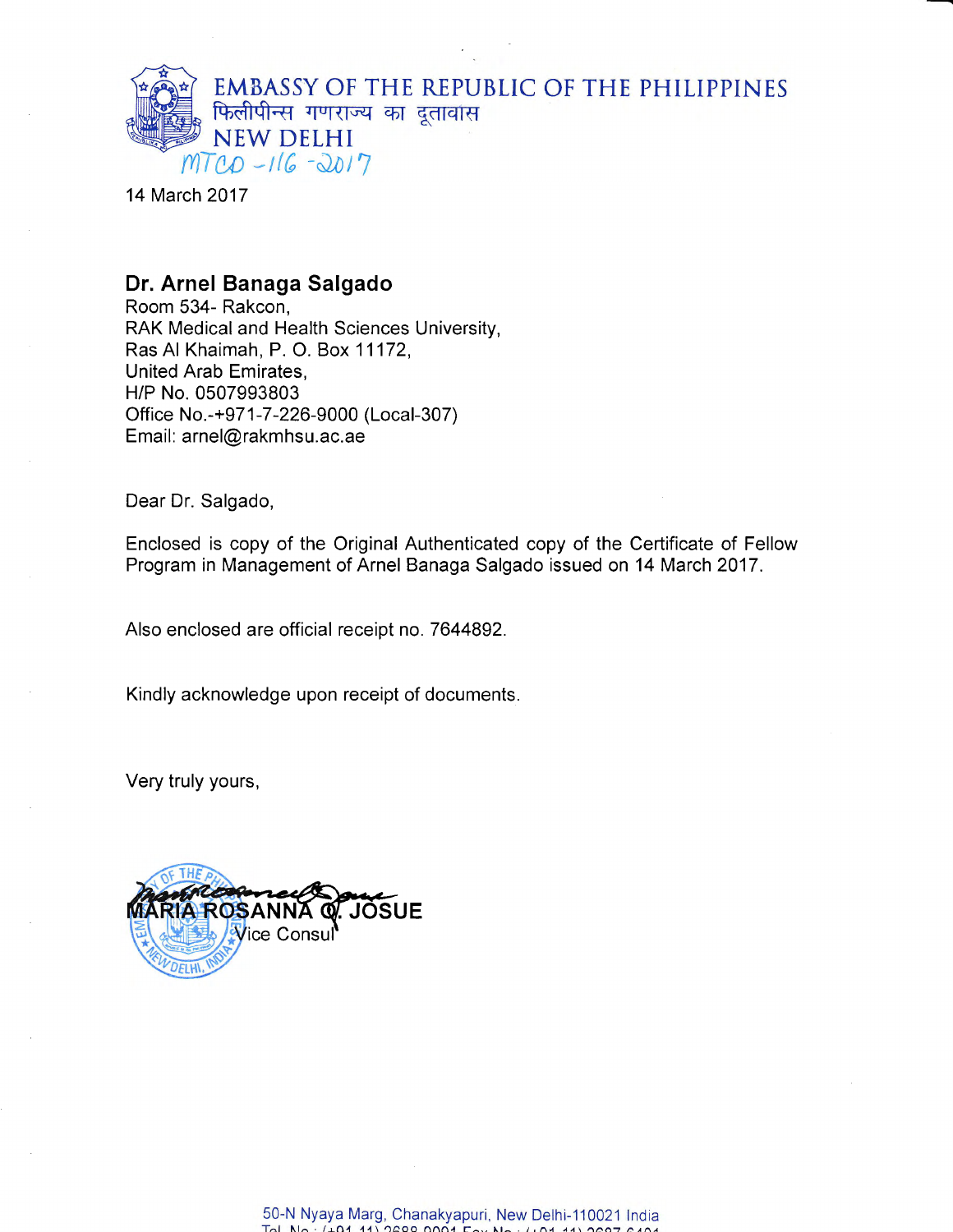

EMBASSY OF THE REPUBLIC OF THE PHILIPPINES फिलीपीन्स गणराज्य का दूतावास NEW DELHI

## CERTIFICATE OF AUTHENTICATION

I, MARIA ROSANNA O. JOSUE, Vice Consul of the Embassy of the public of the Philippines in New Delhi, India duly commissioned and ualified, do hereby certify that Pushpa Ranjan before whom the nexed instrument has been executed was, at the time he signed and fixed his official seal to the document/s hereto annexed, Section fficer authorized to authenticate legal documents in the Ministry of ternal Affairs, Government of India, New Delhi, India and verily ieve that his signature affixed thereto is genuine.

The Embassy of the Philippines in New Delhi, India assumes no nsibility whatsoever with regard to the contents of the instrument erred to above.

IN WITNESS WHEREOF, I have hereunto set my hand and ed the seal of the Embassy of the Philippines, in New Delhi, India 14th of March 2017.

geovernoe MARIA ROSANNA O. JOSUE Vice Consul

Annexed Document(s)

CERTIFICATE OF FELLOW PROGRAM IN MANAGEMENT (EQUIVALENT TO P.HD) MAJOR IN PSYCHOLOGY, ISSUED BY PRESIDENT, CONTROLLER OF EXAMINATIONS, MODERN INSTITUTE OF MANAGEMENT, HARYANA, INDIA TO ARNEL BANAGA SALGADO.

dity of this certification is for five (5) years, unless specified by the attached document."

Documbut No.: Book I Series of Fee **Service Not D.R. No.** 

 $The$ 

Rs. 1775 3827 7644892

AUTH 148I

No. of Pages Attested within Document: I

50-N N 3 Marg, Chanakyapuri, New Delhi-110021 India<br>Tel No : 1101, 11. 2688. 0001 Eox No : (+01.11) 2697. 6401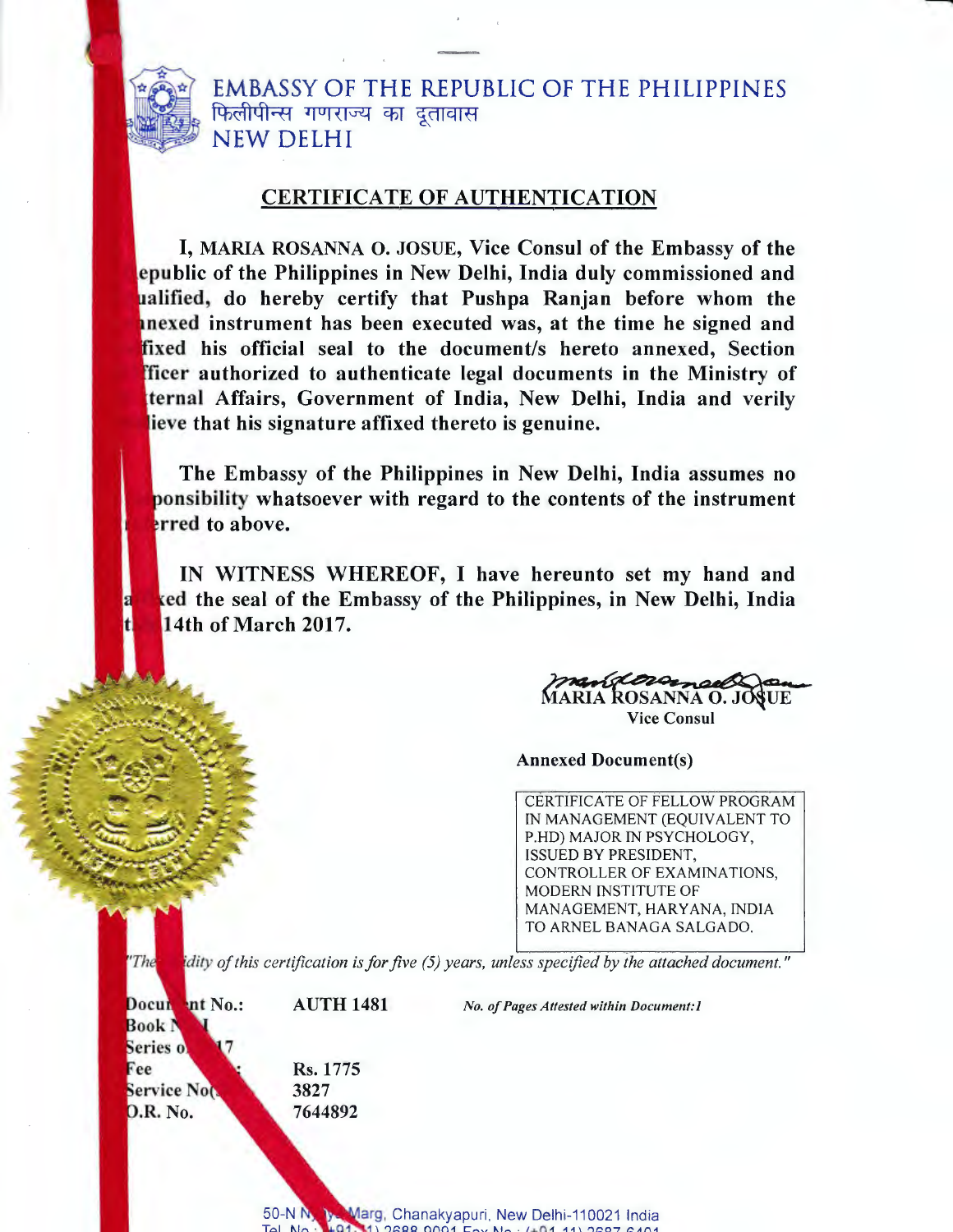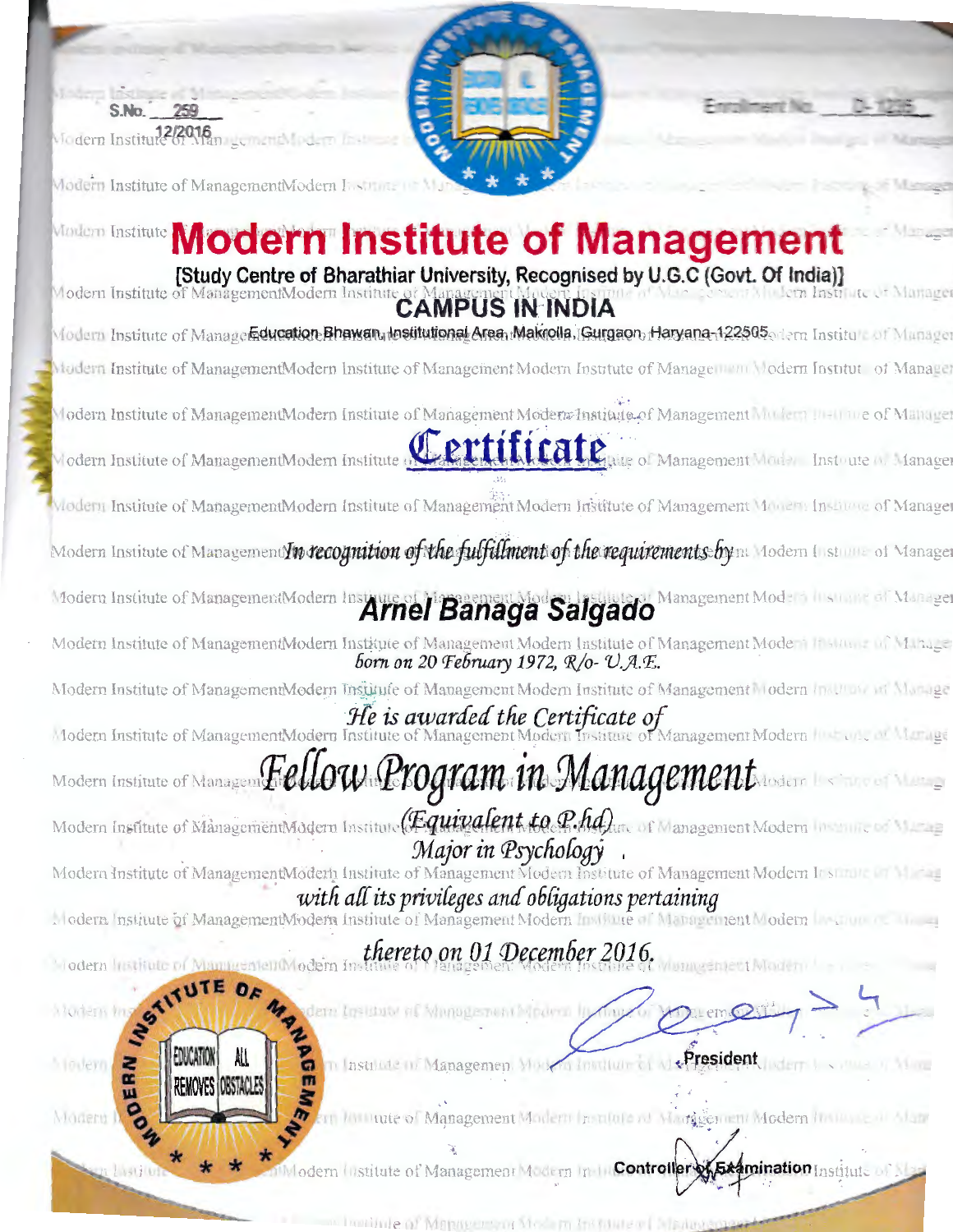